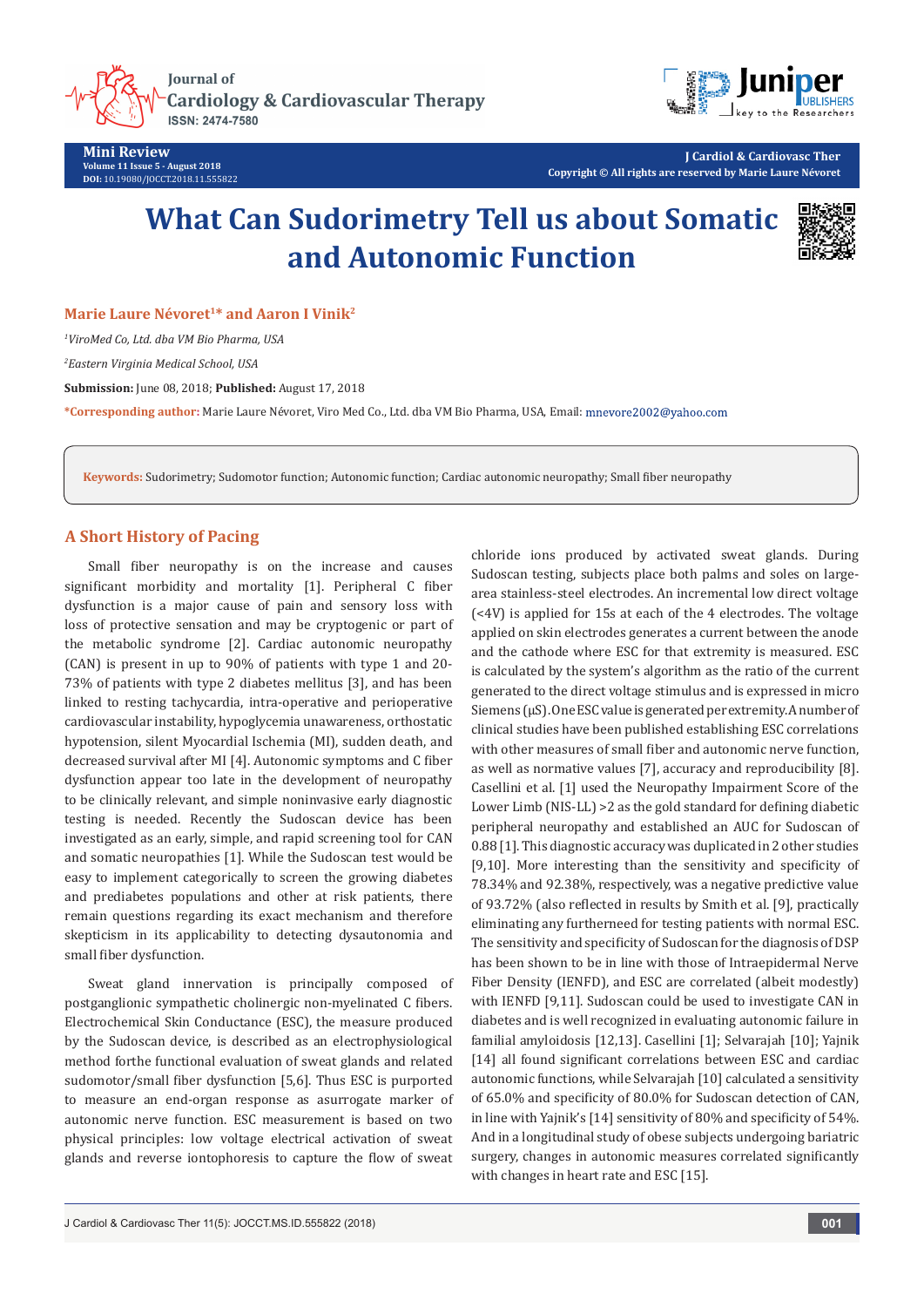ESC values appear to reflect sweat gland dysfunction, caused by both neurological and non-neurological disorders [16]. Reduced ESC measurements may be caused by several mechanisms, including loss of sudomotor fibers, sweat gland atrophy, reduced number of sweat glands, or glandular dysfunction caused by toxic, metabolic, or other disorders [16]. In clinical practice, it remains unclear if Sudoscan voltage activates sweat glands or sudomotor nerves. The theoretical basis for ESC measurement has been demonstrated in the lab using various electrolyte baths and Chizmazdhev's model [6,17] but cannot confirm the physiological process within human skin. Therefore, as Novak [16] suggests, testing the target of Sudoscan voltage activation could be possible clinically usinganticholinergic medication administration, patients with congenital absence of sweat glands or those with congenital absence of cholinergic sudomotor nerves. Another issue concerns the minimal change of Sudoscan ESC conductances with age [7], when sweat function is known to decrease significantly with age. This may be explained by Sudoscan measuring a flow of chloride ions in response to a supra-physiological applied voltage rather than measuring a volume of sweat-but has not been fully demonstrated. A further unexplained finding is the need to adjust ESC for weight in correlations with IENFD [11].

In conclusion, the in vivo physiology of Sudoscan testing may not be fully elucidated, but [1] a large amount of clinical data show consistent diagnostic value in rapid detection of small fiber and autonomic dysfunction, suggesting that Sudoscan already has value in daily clinical practice; and [2] simple trials could be devised to answer many of these questions. There is a lack of widespread autonomic testing in a growing at-risk adult population and ESC measures are currently the simplest and most accessible noninvasive screening exam available to identify the most urgent cases of small fiber and autonomic dysfunction.

### **Conflict of Interest Statement**

AI Vinik has received research support from Impeto Medical Inc.; ML Nevoret is a past employee and current consultant of Impeto Medical Inc. No funding was received for the writing of this manuscript.

#### **References**

- 1. [Casellini CM, Parson HK, Richardson MS, Nevoret ML, Vinik AI](https://www.ncbi.nlm.nih.gov/pubmed/23889506/)  [\(2013\) Sudoscan, a noninvasive tool for detecting diabetic small](https://www.ncbi.nlm.nih.gov/pubmed/23889506/)  [fiber neuropathy and autonomic dysfunction. Diabetes Technol Ther](https://www.ncbi.nlm.nih.gov/pubmed/23889506/)  [15\(11\): 948-953.](https://www.ncbi.nlm.nih.gov/pubmed/23889506/)
- 2. [Themistocleous AC, Ramirez JD, Serra J, Bennett DL \(2014\) The clinical](https://www.ncbi.nlm.nih.gov/pubmed/24778270)  [approach to small fibre neuropathy and painful channelopathy. Pract](https://www.ncbi.nlm.nih.gov/pubmed/24778270)  [Neurol 14\(6\): 368-379.](https://www.ncbi.nlm.nih.gov/pubmed/24778270)
- 3. [Dimitropoulos G, Tahrani AA, Stevens MJ \(2014\) Cardiac autonomic](https://www.ncbi.nlm.nih.gov/pubmed/24567799/)  [neuropathy in patients with diabetes mellitus. World J Diabetes 5\(1\):](https://www.ncbi.nlm.nih.gov/pubmed/24567799/)  [17-39.](https://www.ncbi.nlm.nih.gov/pubmed/24567799/)
- 4. [Vinik AI, Erbas T, Casellini CM \(2013\) Diabetic cardiac autonomic](https://www.ncbi.nlm.nih.gov/pubmed/23550085)  [neuropathy, inflammation and cardiovascular disease. J Diabetes](https://www.ncbi.nlm.nih.gov/pubmed/23550085)  [Investig 4\(1\): 4-18.](https://www.ncbi.nlm.nih.gov/pubmed/23550085)
- 5. Ayoub H, Calvet JH, Lair V, Griveau S, Bedioui F, et al. (2012) Electrochemical basis for EZSCAN/SUDOSCAN: a quick, simple, and non-invasive method to evaluate sudomotor dysfunctions. In: Chun JH (Ed.), Developments in electrochemistry.
- 6. [Ayoub H, Lair V, Griveau S, Brunswick](https://onlinelibrary.wiley.com/doi/abs/10.1002/elan.201200058) P, Bedioui F, et al. (2012) [Electrochemical characterization of stainless steel as a new electrode](https://onlinelibrary.wiley.com/doi/abs/10.1002/elan.201200058)  [material in a medical device for the diagnosis of sudomotor dysfunction.](https://onlinelibrary.wiley.com/doi/abs/10.1002/elan.201200058)  [Electro Analysis 24\(6\): 1324-1333.](https://onlinelibrary.wiley.com/doi/abs/10.1002/elan.201200058)
- 7. [Vinik AI, Smith AG, Singleton JR, Callaghan B, Freedman BI, et al. \(2016\)](https://www.ncbi.nlm.nih.gov/pubmed/27057778)  [Normative values for electrochemical skin conductances and impact of](https://www.ncbi.nlm.nih.gov/pubmed/27057778)  [ethnicity on quantitative assessment of sudomotor function. Diabetes](https://www.ncbi.nlm.nih.gov/pubmed/27057778)  [Technol Ther 18\(6\): 391-398.](https://www.ncbi.nlm.nih.gov/pubmed/27057778)
- 8. [Bordier L, Dolz M, Monteiro L, Névoret ML, Calvet JH, et al. \(2016\)](https://www.ncbi.nlm.nih.gov/pubmed/26973597/)  [Accuracy of a rapid and non-invasive method for the assessment of](https://www.ncbi.nlm.nih.gov/pubmed/26973597/)  [small fiber neuropathy based on measurement of electrochemical skin](https://www.ncbi.nlm.nih.gov/pubmed/26973597/)  [conductances. Front Endocrinol 7: 18.](https://www.ncbi.nlm.nih.gov/pubmed/26973597/)
- 9. [Smith AG, Lessard M, Reyna S, Doudova M, Singleton JR \(2014\)](https://www.ncbi.nlm.nih.gov/pubmed/24661818)  [The diagnostic utility of Sudoscan for distal symmetric peripheral](https://www.ncbi.nlm.nih.gov/pubmed/24661818)  [neuropathy. J Diabetes Complications 28\(4\): 511-516.](https://www.ncbi.nlm.nih.gov/pubmed/24661818)
- 10. [Selvarajah D, Cash T, Davies J, Sankar A, Rao G, et al. \(2015\) SUDOSCAN:](https://www.ncbi.nlm.nih.gov/pubmed/26457582)  [A Simple, Rapid, and objective method with potential for screening for](https://www.ncbi.nlm.nih.gov/pubmed/26457582)  [diabetic peripheral neuropathy. PLoS One 10: e0138224.](https://www.ncbi.nlm.nih.gov/pubmed/26457582)
- 11. [Novak P \(2016\) Electrochemical skin conductance correlates with skin](https://www.ncbi.nlm.nih.gov/pubmed/27605912/)  [nerve fiber density. Front Aging Neurosci 8: 199.](https://www.ncbi.nlm.nih.gov/pubmed/27605912/)
- 12. [Castro J, Miranda B, Castro I, de Carvalho M, Conceição I \(2016\) The](https://www.ncbi.nlm.nih.gov/pubmed/27072093)  [diagnostic accuracy of sudoscan in transthyretin familial amyloid](https://www.ncbi.nlm.nih.gov/pubmed/27072093)  [polyneuropathy. Clin Neurophys 127\(5\): 2222-2227.](https://www.ncbi.nlm.nih.gov/pubmed/27072093)
- 13. [Lefaucheur JP, Zouari HG, Gorram F, Nordine T, Damy T, et al. \(2018\)](https://www.ncbi.nlm.nih.gov/pubmed/29883834)  [The value of electrochemical skin conductance measurement using](https://www.ncbi.nlm.nih.gov/pubmed/29883834)  [Sudoscan® in the assessment of patients with familial amyloid](https://www.ncbi.nlm.nih.gov/pubmed/29883834)  [polyneuropathy. Clin Neurophysiol 129\(8\): 1565-1569.](https://www.ncbi.nlm.nih.gov/pubmed/29883834)
- 14. [Yajnik CS, Kantikar V, Pande A, Deslypere JP, Dupin J, et al. \(2013\)](https://www.ncbi.nlm.nih.gov/pubmed/23159130)  [Screening of cardiovascular autonomic neuropathy in patients](https://www.ncbi.nlm.nih.gov/pubmed/23159130)  [with diabetes using non-invasive quick and simple assessment of](https://www.ncbi.nlm.nih.gov/pubmed/23159130)  [sudomotor function. Diabetes Metab 39\(2\): 126-131.](https://www.ncbi.nlm.nih.gov/pubmed/23159130)
- 15. [Casellini CM, Parson HK, Hodges K, Edwards JF, Lieb DC, et al. \(2016\)](https://www.ncbi.nlm.nih.gov/pubmed/27137224)  [Bariatric surgery restores cardiac and sudomotor autonomic c-fiber](https://www.ncbi.nlm.nih.gov/pubmed/27137224)  [dysfunction towards normal in obese subjects with type 2 diabetes.](https://www.ncbi.nlm.nih.gov/pubmed/27137224)  [PLoS One 11\(5\): e0154211.](https://www.ncbi.nlm.nih.gov/pubmed/27137224)
- 16. [Novak P \(2017\) Electrochemical skin conductance: a systematic](https://www.ncbi.nlm.nih.gov/pubmed/28951985)  [review. Clin Auton Res doi: 10.1007/s10286-017-0467-x.](https://www.ncbi.nlm.nih.gov/pubmed/28951985)
- 17. [Khalfallah K, Ayoub H, Calvet JH, Neveu X, Brunswick P, et al. \(2010\)](https://ieeexplore.ieee.org/document/5678618/)  [Non-invasive galvanic skin sensor for early diagnosis of sudomotor](https://ieeexplore.ieee.org/document/5678618/)  [dysfunction: application to diabetes. IEEE sensors Journal 12\(3\): 456-](https://ieeexplore.ieee.org/document/5678618/) [463.](https://ieeexplore.ieee.org/document/5678618/)